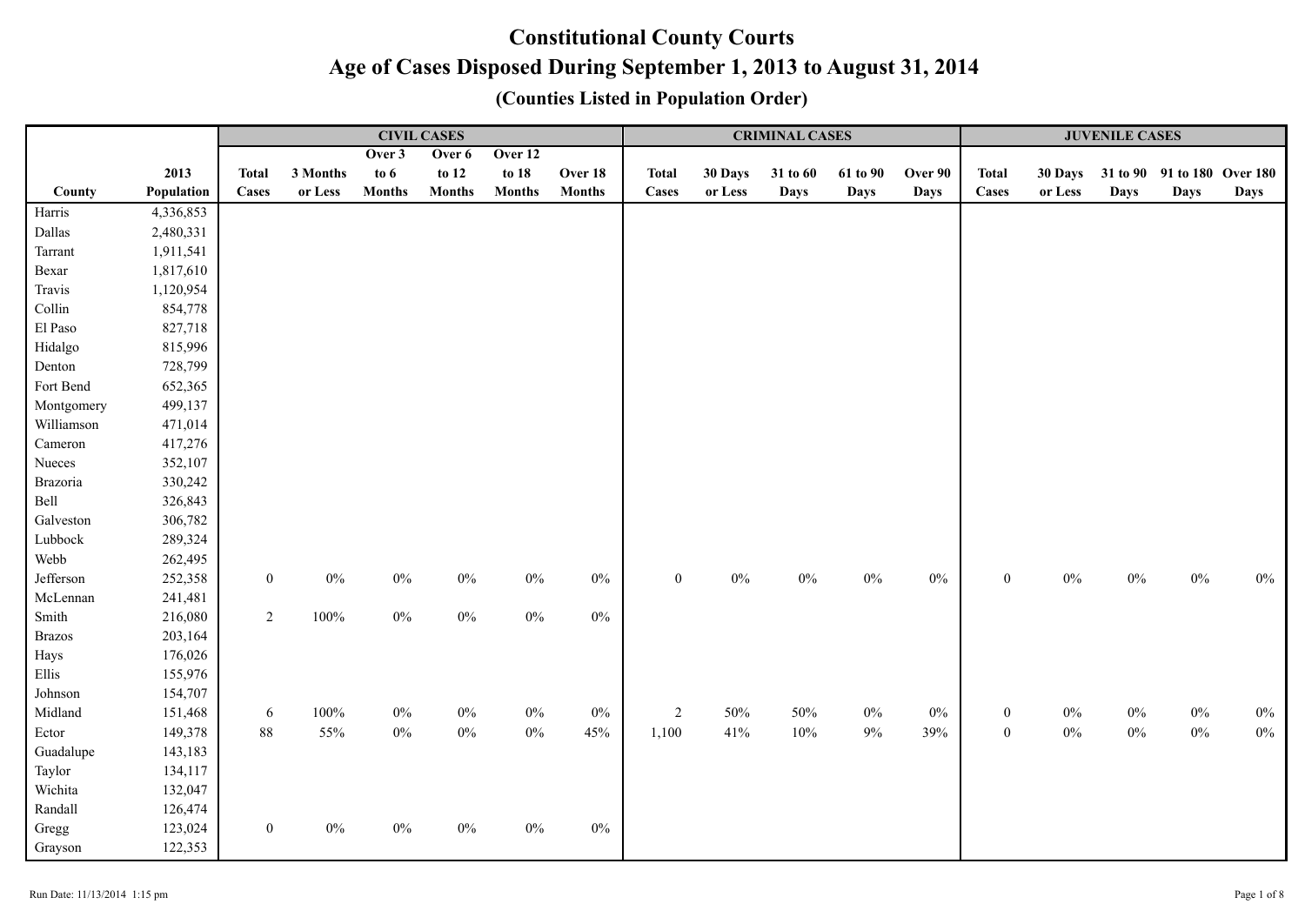|              |            |                  |          |               | <b>CIVIL CASES</b> |               |               |                  |         | <b>CRIMINAL CASES</b> |             |             | <b>JUVENILE CASES</b> |         |             |                    |             |  |
|--------------|------------|------------------|----------|---------------|--------------------|---------------|---------------|------------------|---------|-----------------------|-------------|-------------|-----------------------|---------|-------------|--------------------|-------------|--|
|              |            |                  |          | Over 3        | Over 6             | Over 12       |               |                  |         |                       |             |             |                       |         |             |                    |             |  |
|              | 2013       | <b>Total</b>     | 3 Months | to $6$        | to 12              | to $18$       | Over 18       | <b>Total</b>     | 30 Days | 31 to 60              | 61 to 90    | Over 90     | <b>Total</b>          | 30 Days | 31 to 90    | 91 to 180 Over 180 |             |  |
| County       | Population | Cases            | or Less  | <b>Months</b> | <b>Months</b>      | <b>Months</b> | <b>Months</b> | Cases            | or Less | <b>Days</b>           | <b>Days</b> | <b>Days</b> | Cases                 | or Less | <b>Days</b> | <b>Days</b>        | <b>Days</b> |  |
| Potter       | 121,661    | 105              | $0\%$    | $0\%$         | 2%                 | 8%            | 90%           | 293              | 59%     | 2%                    | 2%          | 36%         | $\mathbf{0}$          | $0\%$   | 0%          | $0\%$              | $0\%$       |  |
| Parker       | 121,418    | $\overline{0}$   | $0\%$    | $0\%$         | $0\%$              | $0\%$         | $0\%$         |                  |         |                       |             |             |                       |         |             |                    |             |  |
| Comal        | 118,480    |                  |          |               |                    |               |               |                  |         |                       |             |             |                       |         |             |                    |             |  |
| Tom Green    | 114,954    |                  |          |               |                    |               |               |                  |         |                       |             |             |                       |         |             |                    |             |  |
| Kaufman      | 108,568    |                  |          |               |                    |               |               |                  |         |                       |             |             |                       |         |             |                    |             |  |
| Bowie        | 93,487     |                  |          |               |                    |               |               |                  |         |                       |             |             |                       |         |             |                    |             |  |
| Victoria     | 90,028     |                  |          |               |                    |               |               |                  |         |                       |             |             |                       |         |             |                    |             |  |
| Angelina     | 87,441     | $\boldsymbol{0}$ | $0\%$    | $0\%$         | $0\%$              | $0\%$         | $0\%$         |                  |         |                       |             |             |                       |         |             |                    |             |  |
| Hunt         | 87,048     | $\boldsymbol{0}$ | $0\%$    | $0\%$         | $0\%$              | $0\%$         | $0\%$         | $\overline{0}$   | $0\%$   | $0\%$                 | $0\%$       | $0\%$       | $\boldsymbol{0}$      | $0\%$   | $0\%$       | $0\%$              | $0\%$       |  |
| Rockwall     | 85,245     |                  |          |               |                    |               |               |                  |         |                       |             |             |                       |         |             |                    |             |  |
| Orange       | 82,957     |                  |          |               |                    |               |               |                  |         |                       |             |             |                       |         |             |                    |             |  |
| Henderson    | 78,675     | $44\,$           | 36%      | 25%           | 16%                | $2\%$         | 20%           | 623              | $2\%$   | $5\%$                 | 13%         | 80%         | $\boldsymbol{0}$      | $0\%$   | $0\%$       | $0\%$              | $0\%$       |  |
| Liberty      | 76,907     | $\boldsymbol{0}$ | $0\%$    | $0\%$         | $0\%$              | $0\%$         | $0\%$         | -1               | $0\%$   | $0\%$                 | $0\%$       | 100%        | $\boldsymbol{0}$      | $0\%$   | $0\%$       | $0\%$              | $0\%$       |  |
| Coryell      | 76,192     |                  |          |               |                    |               |               |                  |         |                       |             |             |                       |         |             |                    |             |  |
| Bastrop      | 75,825     |                  |          |               |                    |               |               |                  |         |                       |             |             |                       |         |             |                    |             |  |
| Walker       | 68,817     | $\tau$           | $86\%$   | $0\%$         | $0\%$              | 14%           | $0\%$         |                  |         |                       |             |             |                       |         |             |                    |             |  |
| Harrison     | 66,886     |                  |          |               |                    |               |               |                  |         |                       |             |             |                       |         |             |                    |             |  |
| San Patricio | 66,137     |                  |          |               |                    |               |               | 249              | 7%      | $7\%$                 | $4\%$       | 82%         | $\mathbf{0}$          | $0\%$   | $0\%$       | $0\%$              | $0\%$       |  |
| Nacogdoches  | 65,330     |                  |          |               |                    |               |               |                  |         |                       |             |             |                       |         |             |                    |             |  |
| Starr        | 61,963     |                  |          |               |                    |               |               |                  |         |                       |             |             |                       |         |             |                    |             |  |
| Wise         | 60,939     |                  |          |               |                    |               |               |                  |         |                       |             |             |                       |         |             |                    |             |  |
| Anderson     | 57,938     | $48\,$           | 42%      | 52%           | $6\%$              | $0\%$         | $0\%$         | 729              | 13%     | $8\%$                 | 10%         | 70%         | $\boldsymbol{0}$      | $0\%$   | $0\%$       | $0\%$              | $0\%$       |  |
| Maverick     | 55,932     | 75               | 83%      | 3%            | $7\%$              | 3%            | $5\%$         | 720              | 6%      | 3%                    | 4%          | 87%         | $\boldsymbol{0}$      | $0\%$   | $0\%$       | $0\%$              | $0\%$       |  |
| Hardin       | 55,417     | 182              | 69%      | 10%           | 14%                | 4%            | 4%            | 1,409            | 18%     | 20%                   | 21%         | 41%         | $\mathbf{0}$          | $0\%$   | $0\%$       | $0\%$              | $0\%$       |  |
| Rusk         | 53,622     | 56               | 100%     | $0\%$         | $0\%$              | $0\%$         | $0\%$         | 456              | 49%     | 23%                   | 24%         | 4%          | $\mathbf{0}$          | $0\%$   | $0\%$       | $0\%$              | $0\%$       |  |
| Hood         | 52,905     | $\bf{0}$         | $0\%$    | $0\%$         | $0\%$              | $0\%$         | $0\%$         | $\mathbf{0}$     | $0\%$   | $0\%$                 | $0\%$       | $0\%$       | $\boldsymbol{0}$      | $0\%$   | $0\%$       | $0\%$              | $0\%$       |  |
| Van Zandt    | 52,481     | 12               | 58%      | $0\%$         | 17%                | $0\%$         | 25%           | 36               | 31%     | 3%                    | $6\%$       | $61\%$      | 31                    | $0\%$   | 35%         | 19%                | 45%         |  |
| Cherokee     | 50,878     | $\boldsymbol{0}$ | $0\%$    | $0\%$         | $0\%$              | $0\%$         | $0\%$         | 187              | $2\%$   | $1\%$                 | $1\%$       | $96\%$      | $\boldsymbol{0}$      | $0\%$   | $0\%$       | $0\%$              | $0\%$       |  |
| Kerr         | 49,953     |                  |          |               |                    |               |               | $\boldsymbol{0}$ | $0\%$   | $0\%$                 | $0\%$       | $0\%$       | 79                    | 28%     | 38%         | 22%                | 13%         |  |
| Lamar        | 49,426     | 15               | 93%      | 7%            | $0\%$              | $0\%$         | $0\%$         | 1,234            | 34%     | 15%                   | 10%         | 41%         | 23                    | 87%     | 9%          | $0\%$              | $4\%$       |  |
| Val Verde    | 48,623     | $\overline{7}$   | 14%      | 43%           | 43%                | $0\%$         | $0\%$         |                  |         |                       |             |             |                       |         |             |                    |             |  |
| Navarro      | 48,038     | 65               | 98%      | $0\%$         | 2%                 | $0\%$         | $0\%$         | 1,539            | 73%     | 13%                   | $9\%$       | 4%          | $\boldsymbol{0}$      | $0\%$   | $0\%$       | $0\%$              | $0\%$       |  |
| Medina       | 47,399     |                  |          |               |                    |               |               |                  |         |                       |             |             |                       |         |             |                    |             |  |
| Atascosa     | 47,093     | $\overline{2}$   | 100%     | $0\%$         | $0\%$              | $0\%$         | $0\%$         | 42               | 14%     | 10%                   | 36%         | 40%         | $\overline{0}$        | $0\%$   | $0\%$       | $0\%$              | $0\%$       |  |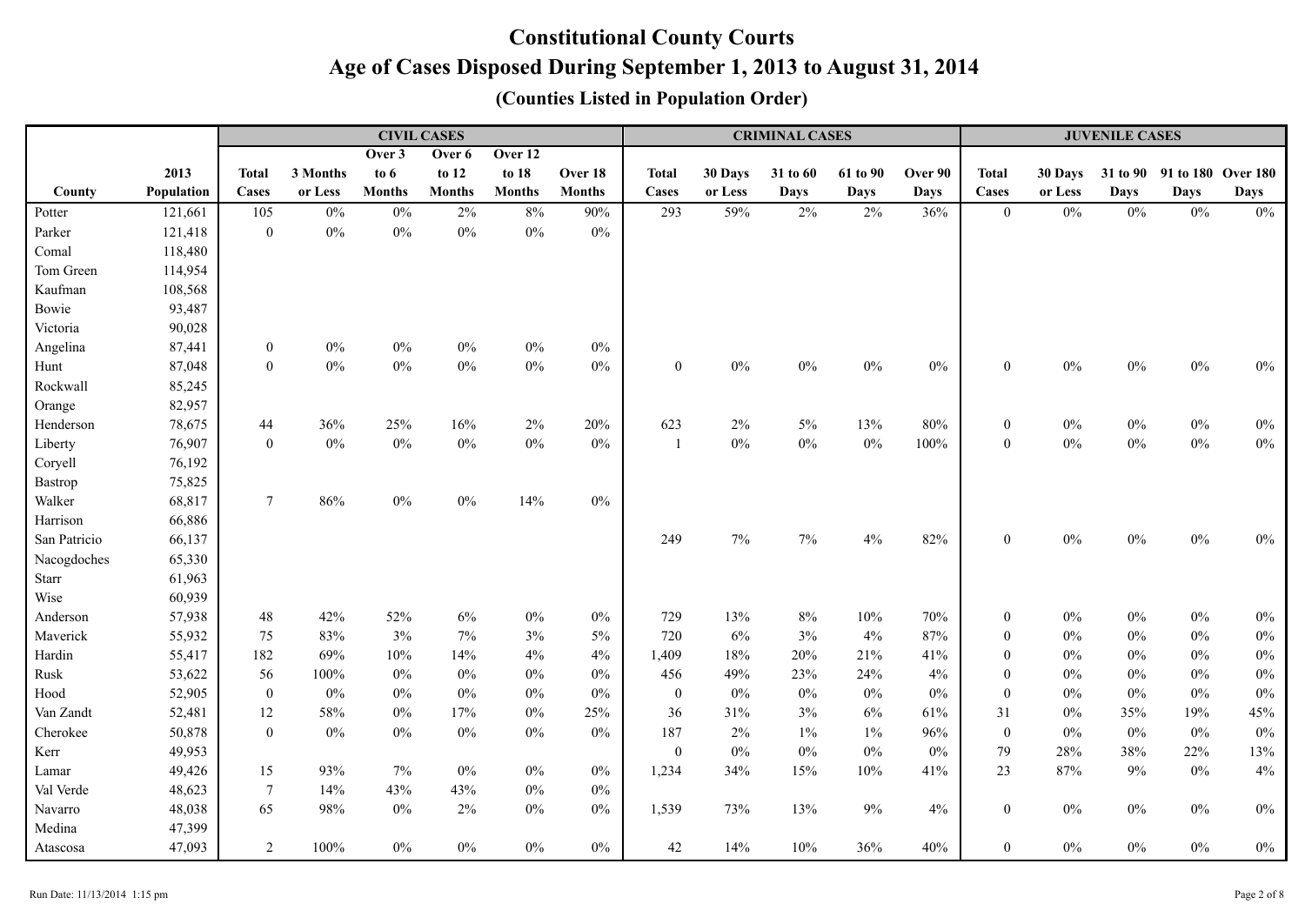|               |            |                  |          |               | <b>CIVIL CASES</b> |               |               |                |         | <b>CRIMINAL CASES</b> |             |             | <b>JUVENILE CASES</b> |         |             |                    |             |  |
|---------------|------------|------------------|----------|---------------|--------------------|---------------|---------------|----------------|---------|-----------------------|-------------|-------------|-----------------------|---------|-------------|--------------------|-------------|--|
|               |            |                  |          | Over 3        | Over 6             | Over 12       |               |                |         |                       |             |             |                       |         |             |                    |             |  |
|               | 2013       | <b>Total</b>     | 3 Months | to $6$        | to $12$            | to 18         | Over 18       | <b>Total</b>   | 30 Days | 31 to 60              | 61 to 90    | Over 90     | <b>Total</b>          | 30 Days | 31 to 90    | 91 to 180 Over 180 |             |  |
| County        | Population | Cases            | or Less  | <b>Months</b> | <b>Months</b>      | <b>Months</b> | <b>Months</b> | Cases          | or Less | <b>Days</b>           | <b>Days</b> | <b>Days</b> | Cases                 | or Less | <b>Days</b> | <b>Days</b>        | <b>Days</b> |  |
| Polk          | 45,790     | $\bf{0}$         | $0\%$    | $0\%$         | $0\%$              | $0\%$         | $0\%$         | $\bf{0}$       | $0\%$   | $0\%$                 | $0\%$       | $0\%$       | $\boldsymbol{0}$      | $0\%$   | $0\%$       | $0\%$              | $0\%$       |  |
| Wilson        | 45,418     | $\boldsymbol{0}$ | $0\%$    | $0\%$         | $0\%$              | $0\%$         | $0\%$         | 990            | 45%     | 16%                   | 21%         | 18%         | $\boldsymbol{0}$      | $0\%$   | $0\%$       | $0\%$              | $0\%$       |  |
| Waller        | 45,213     |                  |          |               |                    |               |               |                |         |                       |             |             |                       |         |             |                    |             |  |
| <b>Burnet</b> | 43,823     |                  |          |               |                    |               |               | 1,118          | 16%     | $5\%$                 | 11%         | 67%         | $\boldsymbol{0}$      | $0\%$   | $0\%$       | $0\%$              | $0\%$       |  |
| Wood          | 42,306     | $8\,$            | $0\%$    | 25%           | 13%                | 38%           | 25%           | 609            | 12%     | $20\%$                | 8%          | 59%         | $\boldsymbol{0}$      | $0\%$   | $0\%$       | $0\%$              | $0\%$       |  |
| Jim Wells     | 41,680     | 153              | 100%     | $0\%$         | $0\%$              | $0\%$         | $0\%$         | 830            | 100%    | $0\%$                 | $0\%$       | $0\%$       | 31                    | 100%    | $0\%$       | $0\%$              | $0\%$       |  |
| Wharton       | 41,216     | 144              | 93%      | 4%            | 2%                 | $0\%$         | $1\%$         | 1,271          | 55%     | 15%                   | 13%         | 17%         | $\boldsymbol{0}$      | $0\%$   | $0\%$       | $0\%$              | $0\%$       |  |
| Upshur        | 39,884     | 58               | 57%      | $5\%$         | $0\%$              | 2%            | 36%           | 639            | 14%     | 13%                   | 8%          | 65%         | $\overline{0}$        | $0\%$   | $0\%$       | $0\%$              | $0\%$       |  |
| Erath         | 39,658     |                  |          |               |                    |               |               |                |         |                       |             |             |                       |         |             |                    |             |  |
| Caldwell      | 39,232     |                  |          |               |                    |               |               |                |         |                       |             |             |                       |         |             |                    |             |  |
| Cooke         | 38,467     |                  |          |               |                    |               |               |                |         |                       |             |             |                       |         |             |                    |             |  |
| Kendall       | 37,766     |                  |          |               |                    |               |               |                |         |                       |             |             |                       |         |             |                    |             |  |
| Brown         | 37,749     | 19               | 32%      | 16%           | 16%                | 5%            | 32%           | 161            | 45%     | 14%                   | 16%         | 25%         | 14                    | 57%     | 29%         | $0\%$              | 14%         |  |
| Chambers      | 36,812     | 103              | 58%      | 12%           | 10%                | 2%            | 18%           | 958            | 53%     | 22%                   | 17%         | $9\%$       | $\overline{4}$        | 25%     | $0\%$       | $0\%$              | 75%         |  |
| Matagorda     | 36,592     | 56               | 95%      | 5%            | $0\%$              | $0\%$         | $0\%$         | 968            | 51%     | 15%                   | 10%         | 24%         | $\boldsymbol{0}$      | $0\%$   | $0\%$       | $0\%$              | $0\%$       |  |
| Howard        | 36,147     | 49               | 78%      | 20%           | 2%                 | $0\%$         | $0\%$         | 1,214          | 25%     | $6\%$                 | 10%         | $60\%$      | 52                    | 69%     | 23%         | $8\%$              | $0\%$       |  |
| Hale          | 35,764     | 55               | 82%      | 11%           | $5\%$              | $2\%$         | $0\%$         | 961            | 28%     | $11\%$                | $8\%$       | 54%         | 11                    | 9%      | 36%         | $18\%$             | 36%         |  |
| Jasper        | 35,649     | 109              | 61%      | 3%            | $4\%$              | $18\%$        | 14%           | 748            | 20%     | $4\%$                 | 3%          | 72%         | $\boldsymbol{0}$      | $0\%$   | $0\%$       | $0\%$              | $0\%$       |  |
| Hopkins       | 35,565     | 18               | 94%      | $0\%$         | 6%                 | $0\%$         | $0\%$         | $\overline{4}$ | 75%     | $0\%$                 | 25%         | $0\%$       | $\boldsymbol{0}$      | $0\%$   | $0\%$       | $0\%$              | $0\%$       |  |
| Hill          | 34,823     | $\boldsymbol{0}$ | $0\%$    | $0\%$         | $0\%$              | $0\%$         | $0\%$         | 182            | 26%     | 29%                   | $10\%$      | 35%         | $\boldsymbol{0}$      | $0\%$   | $0\%$       | $0\%$              | $0\%$       |  |
| Washington    | 34,147     |                  |          |               |                    |               |               |                |         |                       |             |             |                       |         |             |                    |             |  |
| Fannin        | 33,659     | $\mathfrak{Z}$   | 67%      | 33%           | $0\%$              | $0\%$         | $0\%$         |                |         |                       |             |             |                       |         |             |                    |             |  |
| Bee           | 32,799     | 77               | 84%      | 12%           | $1\%$              | $1\%$         | $1\%$         | 663            | $1\%$   | 4%                    | 3%          | 92%         | $\boldsymbol{0}$      | $0\%$   | $0\%$       | $0\%$              | $0\%$       |  |
| Titus         | 32,581     | 227              | 12%      | $7\%$         | $16\%$             | 12%           | 53%           | 970            | 59%     | 13%                   | 15%         | 13%         | $\boldsymbol{0}$      | $0\%$   | $0\%$       | $0\%$              | $0\%$       |  |
| Kleberg       | 32,101     | 25               | 100%     | $0\%$         | $0\%$              | $0\%$         | $0\%$         | $\overline{0}$ | $0\%$   | $0\%$                 | $0\%$       | $0\%$       | 53                    | 15%     | $8\%$       | 21%                | 57%         |  |
| Cass          | 30,331     | $\boldsymbol{0}$ | $0\%$    | $0\%$         | $0\%$              | $0\%$         | $0\%$         | 435            | 71%     | 16%                   | 4%          | $8\%$       | $\boldsymbol{0}$      | $0\%$   | $0\%$       | $0\%$              | $0\%$       |  |
| Austin        | 28,847     |                  |          |               |                    |               |               |                |         |                       |             |             |                       |         |             |                    |             |  |
| Palo Pinto    | 27,889     | 63               | 70%      | $10\%$        | $2\%$              | $6\%$         | 13%           | 545            | 66%     | 15%                   | $10\%$      | $10\%$      | 11                    | 18%     | $9\%$       | $9\%$              | 64%         |  |
| Uvalde        | 26,926     | 28               | 82%      | 4%            | 14%                | $0\%$         | $0\%$         | 506            | 32%     | 18%                   | 9%          | 41%         | 34                    | 15%     | 15%         | $0\%$              | 71%         |  |
| Grimes        | 26,859     | 35               | 26%      | 66%           | 6%                 | 3%            | 0%            | 362            | 11%     | 28%                   | 45%         | 16%         | 14                    | $0\%$   | 100%        | $0\%$              | $0\%$       |  |
| San Jacinto   | 26,856     | 97               | 16%      | 18%           | 18%                | 13%           | 35%           | 498            | 14%     | 22%                   | 8%          | 55%         | $\boldsymbol{0}$      | $0\%$   | $0\%$       | $0\%$              | $0\%$       |  |
| Shelby        | 25,792     | 31               | 97%      | 3%            | $0\%$              | $0\%$         | $0\%$         | 546            | 23%     | 29%                   | 10%         | 38%         | $\boldsymbol{0}$      | $0\%$   | $0\%$       | $0\%$              | $0\%$       |  |
| Gillespie     | 25,357     | $27\,$           | 96%      | 4%            | $0\%$              | $0\%$         | $0\%$         | 477            | 18%     | 10%                   | 9%          | 62%         | 5                     | 20%     | 60%         | 20%                | $0\%$       |  |
| Fayette       | 24,821     | 27               | 89%      | 4%            | $0\%$              | 4%            | 4%            | 464            | 33%     | 33%                   | 8%          | 26%         | $\boldsymbol{0}$      | $0\%$   | $0\%$       | $0\%$              | $0\%$       |  |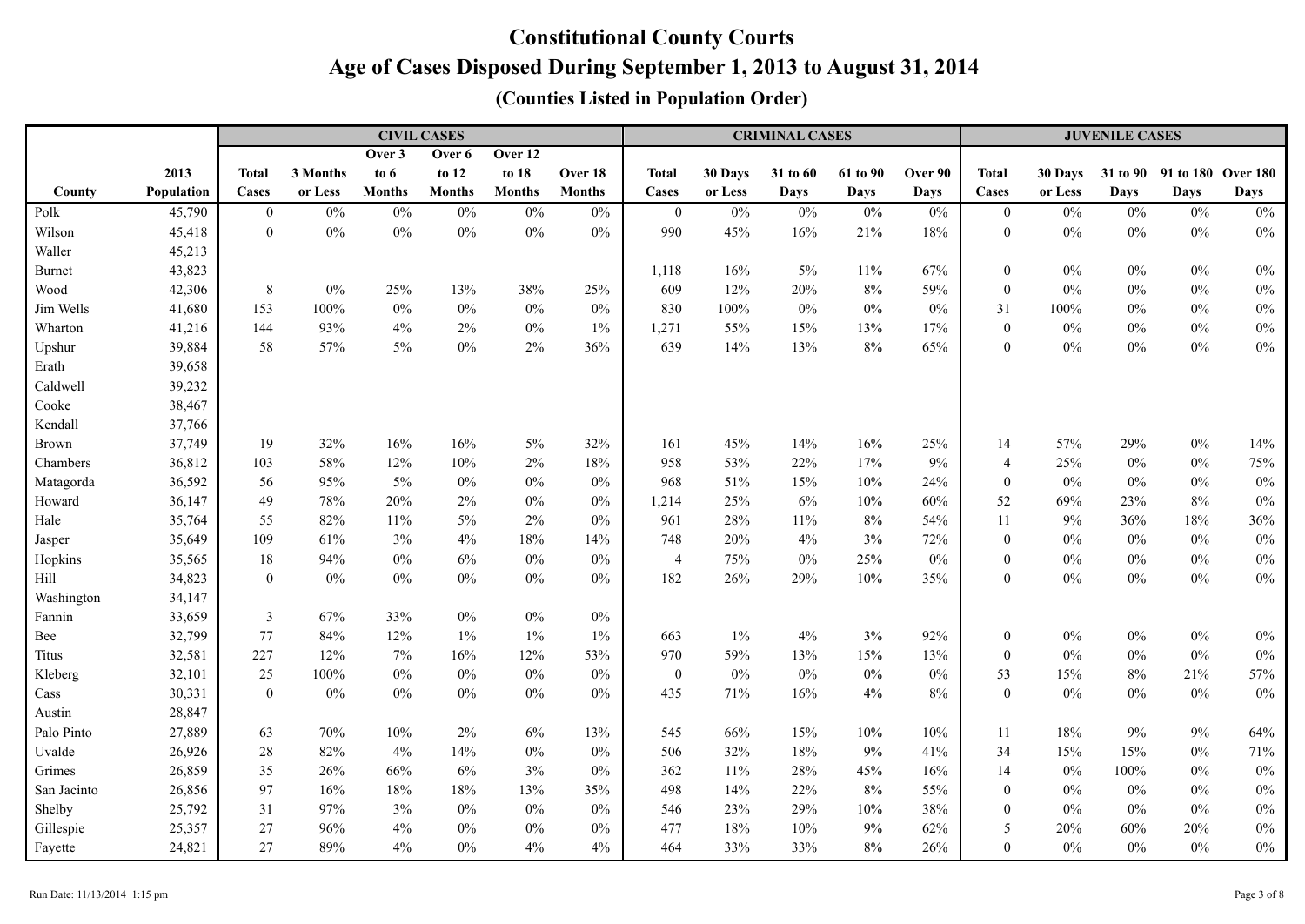|            |            |                  |          |               | <b>CIVIL CASES</b> |               |               |                  |         | <b>CRIMINAL CASES</b> |             |             | <b>JUVENILE CASES</b> |         |                 |                    |             |
|------------|------------|------------------|----------|---------------|--------------------|---------------|---------------|------------------|---------|-----------------------|-------------|-------------|-----------------------|---------|-----------------|--------------------|-------------|
|            |            |                  |          | Over 3        | Over 6             | Over 12       |               |                  |         |                       |             |             |                       |         |                 |                    |             |
|            | 2013       | <b>Total</b>     | 3 Months | to $6$        | to 12              | to 18         | Over 18       | <b>Total</b>     | 30 Days | 31 to 60              | 61 to 90    | Over 90     | <b>Total</b>          | 30 Days | <b>31 to 90</b> | 91 to 180 Over 180 |             |
| County     | Population | Cases            | or Less  | <b>Months</b> | <b>Months</b>      | <b>Months</b> | <b>Months</b> | Cases            | or Less | <b>Days</b>           | <b>Days</b> | <b>Days</b> | Cases                 | or Less | <b>Days</b>     | <b>Days</b>        | <b>Days</b> |
| Aransas    | 24,356     |                  |          |               |                    |               |               |                  |         |                       |             |             |                       |         |                 |                    |             |
| Milam      | 24,167     | 47               | 100%     | $0\%$         | $0\%$              | $0\%$         | $0\%$         | 488              | 39%     | 12%                   | 13%         | 36%         | $\boldsymbol{0}$      | $0\%$   | $0\%$           | $0\%$              | $0\%$       |
| Panola     | 23,870     |                  |          |               |                    |               |               |                  |         |                       |             |             |                       |         |                 |                    |             |
| Hockley    | 23,530     | 82               | 63%      | 12%           | 12%                | $6\%$         | 6%            | 709              | 43%     | 11%                   | 17%         | 28%         | 42                    | 55%     | 21%             | 7%                 | 17%         |
| Limestone  | 23,326     | 49               | 92%      | 6%            | $0\%$              | $0\%$         | 2%            | 569              | 27%     | 11%                   | 13%         | 48%         | $\mathbf{0}$          | $0\%$   | $0\%$           | $0\%$              | $0\%$       |
| Gray       | 23,043     | 59               | 78%      | 8%            | $0\%$              | $0\%$         | 14%           | 532              | 22%     | 12%                   | 19%         | 46%         | $\mathbf{0}$          | $0\%$   | $0\%$           | $0\%$              | $0\%$       |
| Houston    | 22,911     |                  |          |               |                    |               |               |                  |         |                       |             |             |                       |         |                 |                    |             |
| Moore      | 22,141     | $\overline{0}$   | $0\%$    | $0\%$         | $0\%$              | $0\%$         | $0\%$         | $\boldsymbol{0}$ | $0\%$   | $0\%$                 | $0\%$       | $0\%$       | $\mathbf{0}$          | $0\%$   | $0\%$           | $0\%$              | $0\%$       |
| Willacy    | 21,921     | 68               | 16%      | $0\%$         | 10%                | $0\%$         | 74%           | 306              | 37%     | 15%                   | 10%         | 38%         | $\mathbf{0}$          | $0\%$   | $0\%$           | $0\%$              | $0\%$       |
| Hutchinson | 21,819     | 2                | 50%      | 50%           | $0\%$              | $0\%$         | $0\%$         | 525              | 17%     | 22%                   | 11%         | 50%         | $\mathbf{0}$          | $0\%$   | 0%              | $0\%$              | $0\%$       |
| Calhoun    | 21,806     |                  |          |               |                    |               |               |                  |         |                       |             |             |                       |         |                 |                    |             |
| Tyler      | 21,464     | 12               | 67%      | $0\%$         | $8\%$              | $17\%$        | 8%            | 357              | 38%     | 12%                   | 12%         | 38%         | $\boldsymbol{0}$      | $0\%$   | $0\%$           | $0\%$              | $0\%$       |
| Colorado   | 20,752     | 15               | 47%      | 20%           | 33%                | $0\%$         | $0\%$         | 372              | 30%     | 22%                   | 11%         | 37%         | 20                    | 15%     | 35%             | 30%                | 20%         |
| Bandera    | 20,601     | 44               | 52%      | 25%           | 18%                | $0\%$         | 5%            | 582              | 16%     | 12%                   | 15%         | 56%         | $\overline{7}$        | 14%     | 29%             | $0\%$              | 57%         |
| De Witt    | 20,503     | 37               | 65%      | 22%           | $11\%$             | $0\%$         | 3%            | 605              | 9%      | 19%                   | 9%          | 63%         | 13                    | 38%     | 46%             | 15%                | $0\%$       |
| Gonzales   | 20,312     | 55               | 80%      | 4%            | $11\%$             | $5\%$         | $0\%$         | 541              | 36%     | 19%                   | 12%         | 33%         | $\mathbf{0}$          | $0\%$   | $0\%$           | $0\%$              | $0\%$       |
| Lampasas   | 20,222     | 69               | 49%      | 12%           | 30%                | $6\%$         | 3%            | 382              | 19%     | 18%                   | 14%         | 48%         | $\mathbf{0}$          | $0\%$   | $0\%$           | $0\%$              | $0\%$       |
| Jones      | 19,859     |                  |          |               |                    |               |               | $\mathbf{0}$     | $0\%$   | $0\%$                 | $0\%$       | $0\%$       | 5                     | $60\%$  | 0%              | $0\%$              | 40%         |
| Freestone  | 19,646     | 15               | 67%      | 27%           | $7\%$              | $0\%$         | $0\%$         | 360              | 51%     | 28%                   | 10%         | 12%         | $\mathbf{0}$          | $0\%$   | 0%              | $0\%$              | $0\%$       |
| Lavaca     | 19,581     | 42               | 52%      | 7%            | 19%                | 14%           | 7%            | 452              | 12%     | 16%                   | $11\%$      | 61%         | $\boldsymbol{0}$      | $0\%$   | $0\%$           | $0\%$              | $0\%$       |
| Montague   | 19,503     | 24               | 83%      | 4%            | 8%                 | $0\%$         | 4%            | 988              | 15%     | 4%                    | 22%         | 59%         | $\mathbf{0}$          | $0\%$   | $0\%$           | $0\%$              | $0\%$       |
| Llano      | 19,444     | 150              | 30%      | 22%           | 43%                | 3%            | 2%            | 568              | 9%      | 7%                    | $8\%$       | 76%         | $\theta$              | $0\%$   | $0\%$           | $0\%$              | $0\%$       |
| Deaf Smith | 19,177     | 51               | 43%      | 39%           | 6%                 | $0\%$         | 12%           | 853              | 29%     | 10%                   | $5\%$       | 55%         | 41                    | $0\%$   | 37%             | 7%                 | 56%         |
| Gaines     | 18,921     | $\boldsymbol{0}$ | $0\%$    | $0\%$         | $0\%$              | $0\%$         | $0\%$         | 320              | 12%     | 10%                   | 15%         | 63%         | $\mathbf{0}$          | $0\%$   | $0\%$           | $0\%$              | $0\%$       |
| Young      | 18,341     | 49               | 39%      | 16%           | 35%                | $8\%$         | 2%            | 590              | 48%     | 23%                   | 17%         | 12%         | 13                    | 23%     | 54%             | 15%                | $8\%$       |
| Eastland   | 18,245     | $\boldsymbol{0}$ | $0\%$    | $0\%$         | $0\%$              | $0\%$         | $0\%$         | 586              | 47%     | 27%                   | 17%         | 10%         | $\boldsymbol{0}$      | $0\%$   | $0\%$           | $0\%$              | $0\%$       |
| Frio       | 18,065     | 495              | 17%      | 17%           | 17%                | $11\%$        | 38%           | 1,083            | 17%     | 4%                    | 22%         | 58%         | $\theta$              | $0\%$   | $0\%$           | $0\%$              | $0\%$       |
| Bosque     | 17,855     | $\mathbf{1}$     | $0\%$    | $0\%$         | $0\%$              | $0\%$         | 100%          | $\sqrt{5}$       | $80\%$  | 20%                   | $0\%$       | $0\%$       | $\theta$              | $0\%$   | $0\%$           | $0\%$              | $0\%$       |
| Falls      | 17,493     | 31               | 6%       | 6%            | 3%                 | $0\%$         | 84%           | 425              | 54%     | 20%                   | 18%         | 7%          | $\mathbf{0}$          | $0\%$   | $0\%$           | 0%                 | $0\%$       |
| Scurry     | 17,302     | 23               | 52%      | 13%           | 4%                 | 13%           | 17%           | 367              | 39%     | 14%                   | $7\%$       | 40%         | $\theta$              | $0\%$   | 0%              | 0%                 | $0\%$       |
| Burleson   | 17,169     | 26               | 100%     | $0\%$         | $0\%$              | $0\%$         | $0\%$         | 372              | 23%     | 11%                   | $8\%$       | 58%         | 16                    | 50%     | 25%             | 13%                | 13%         |
| Andrews    | 16,799     | 16               | 94%      | $0\%$         | $6\%$              | $0\%$         | $0\%$         | 483              | 33%     | 13%                   | $9\%$       | 45%         | 27                    | 11%     | 48%             | 15%                | 26%         |
| Leon       | 16,742     | 19               | 84%      | 5%            | 5%                 | $5\%$         | $0\%$         | 424              | 27%     | 16%                   | $8\%$       | 50%         | $\overline{4}$        | 25%     | $0\%$           | 25%                | 50%         |
| Lee        | 16,628     | 57               | 81%      | 7%            | $5\%$              | $7\%$         | $0\%$         | 749              | 28%     | 12%                   | 23%         | 37%         | $\boldsymbol{0}$      | $0\%$   | 0%              | $0\%$              | $0\%$       |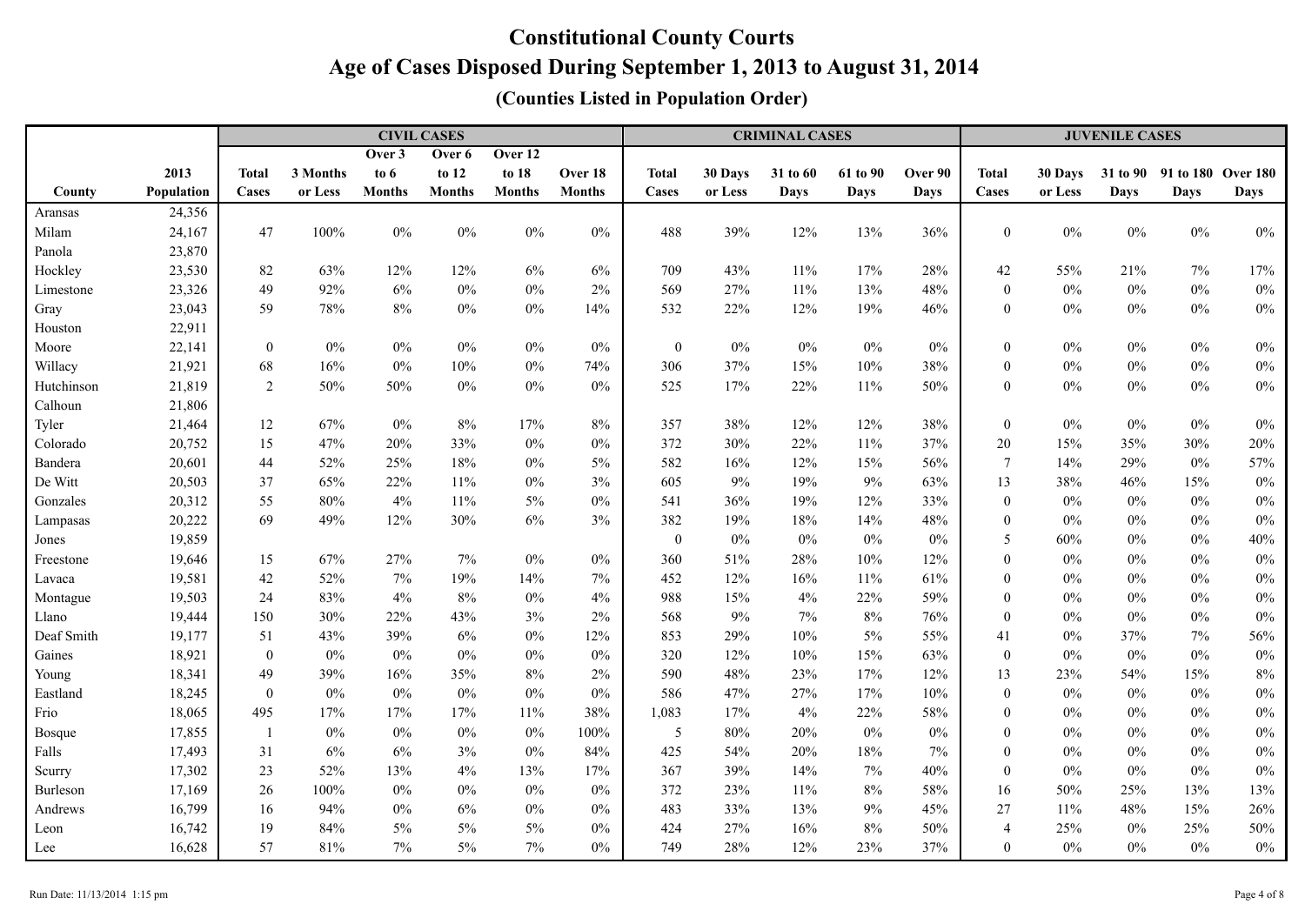|           |            |                  |          |               | <b>CIVIL CASES</b> |               |               | <b>CRIMINAL CASES</b> |         |             |          |             |                  | <b>JUVENILE CASES</b> |       |                             |       |  |  |
|-----------|------------|------------------|----------|---------------|--------------------|---------------|---------------|-----------------------|---------|-------------|----------|-------------|------------------|-----------------------|-------|-----------------------------|-------|--|--|
|           |            |                  |          | Over 3        | Over 6             | Over 12       |               |                       |         |             |          |             |                  |                       |       |                             |       |  |  |
|           | 2013       | <b>Total</b>     | 3 Months | to 6          | to 12              | to 18         | Over 18       | <b>Total</b>          | 30 Days | 31 to 60    | 61 to 90 | Over 90     | <b>Total</b>     | 30 Days               |       | 31 to 90 91 to 180 Over 180 |       |  |  |
| County    | Population | Cases            | or Less  | <b>Months</b> | <b>Months</b>      | <b>Months</b> | <b>Months</b> | Cases                 | or Less | <b>Days</b> | Days     | <b>Days</b> | Cases            | or Less               | Days  | <b>Days</b>                 | Days  |  |  |
| Robertson | 16,486     | 20               | 80%      | 10%           | $5\%$              | $0\%$         | 5%            | 522                   | 11%     | 14%         | 18%      | 57%         | $\mathbf{0}$     | $0\%$                 | $0\%$ | $0\%$                       | $0\%$ |  |  |
| Pecos     | 15,697     | 57               | 26%      | 9%            | 21%                | 26%           | 18%           | 509                   | 6%      | 8%          | 12%      | 74%         | 35               | $11\%$                | 17%   | 11%                         | 60%   |  |  |
| Karnes    | 15,081     | 19               | 74%      | $11\%$        | $5\%$              | $0\%$         | 11%           | 530                   | 10%     | 12%         | $9\%$    | 69%         | $\boldsymbol{0}$ | $0\%$                 | $0\%$ | $0\%$                       | $0\%$ |  |  |
| Nolan     | 15,037     |                  |          |               |                    |               |               |                       |         |             |          |             |                  |                       |       |                             |       |  |  |
| Jackson   | 14,591     | 12               | 75%      | $8\%$         | $8\%$              | $0\%$         | 8%            | 596                   | $6\%$   | 14%         | 20%      | 60%         | 62               | 6%                    | 48%   | 16%                         | 29%   |  |  |
| Trinity   | 14,393     | 10               | 80%      | $0\%$         | 20%                | $0\%$         | $0\%$         | 104                   | 10%     | 13%         | 12%      | 66%         | $\boldsymbol{0}$ | $0\%$                 | $0\%$ | $0\%$                       | $0\%$ |  |  |
| Zapata    | 14,390     | 13               | 38%      | 31%           | $0\%$              | $0\%$         | 31%           | 273                   | 22%     | 13%         | 18%      | 48%         | $\boldsymbol{0}$ | $0\%$                 | $0\%$ | $0\%$                       | $0\%$ |  |  |
| Newton    | 14,140     | 8                | 100%     | $0\%$         | $0\%$              | $0\%$         | $0\%$         | 305                   | 100%    | $0\%$       | $0\%$    | $0\%$       | $\mathbf{0}$     | $0\%$                 | $0\%$ | $0\%$                       | $0\%$ |  |  |
| Reeves    | 13,965     |                  |          |               |                    |               |               |                       |         |             |          |             |                  |                       |       |                             |       |  |  |
| Dawson    | 13,810     | 22               | 73%      | 18%           | $5\%$              | $0\%$         | 5%            | 252                   | 17%     | 14%         | 25%      | 44%         | $\boldsymbol{0}$ | $0\%$                 | $0\%$ | $0\%$                       | $0\%$ |  |  |
| Madison   | 13,781     | 66               | $8\%$    | 5%            | 32%                | 41%           | 15%           | 345                   | 30%     | 21%         | 31%      | 17%         | $\boldsymbol{0}$ | $0\%$                 | $0\%$ | $0\%$                       | $0\%$ |  |  |
| Lamb      | 13,775     | 9                | $0\%$    | $0\%$         | 11%                | $0\%$         | 89%           | 187                   | 31%     | $11\%$      | 10%      | 48%         | 12               | 42%                   | 25%   | $0\%$                       | 33%   |  |  |
| Comanche  | 13,623     | $40\,$           | 58%      | 5%            | 30%                | $3\%$         | 5%            | 322                   | 19%     | $11\%$      | 20%      | 50%         | 11               | 9%                    | 55%   | 27%                         | $9\%$ |  |  |
| Callahan  | 13,525     | 24               | $8\%$    | 29%           | $0\%$              | 4%            | 58%           | 156                   | 18%     | 10%         | 4%       | 68%         | $\mathbf{0}$     | $0\%$                 | $0\%$ | $0\%$                       | $0\%$ |  |  |
| Wilbarger | 13,131     | 11               | 45%      | $0\%$         | 27%                | $9\%$         | 18%           | 431                   | 25%     | 13%         | $8\%$    | 54%         | $\mathbf{0}$     | $0\%$                 | 0%    | $0\%$                       | $0\%$ |  |  |
| Morris    | 12,834     | 30               | 63%      | 33%           | 3%                 | $0\%$         | $0\%$         | 338                   | 19%     | 17%         | $8\%$    | 57%         | $\mathbf{0}$     | $0\%$                 | $0\%$ | $0\%$                       | $0\%$ |  |  |
| Terry     | 12,743     | 51               | 35%      | 22%           | 16%                | 4%            | 24%           | 365                   | 13%     | 10%         | $8\%$    | 69%         | $\mathbf{0}$     | $0\%$                 | $0\%$ | $0\%$                       | $0\%$ |  |  |
| Red River | 12,470     | $\boldsymbol{0}$ | $0\%$    | $0\%$         | $0\%$              | $0\%$         | $0\%$         | 176                   | 64%     | 10%         | 14%      | 13%         | $\mathbf{0}$     | $0\%$                 | 0%    | $0\%$                       | $0\%$ |  |  |
| Camp      | 12,413     | 19               | 95%      | $0\%$         | $0\%$              | $0\%$         | 5%            | 372                   | 34%     | 32%         | 12%      | 22%         | $\mathbf{0}$     | $0\%$                 | 0%    | $0\%$                       | $0\%$ |  |  |
| Zavala    | 12,156     | $\overline{0}$   | $0\%$    | $0\%$         | $0\%$              | $0\%$         | $0\%$         | 95                    | 22%     | 3%          | 37%      | 38%         | $\mathbf{0}$     | $0\%$                 | $0\%$ | $0\%$                       | $0\%$ |  |  |
| Live Oak  | 11,867     | 25               | 88%      | 8%            | 4%                 | $0\%$         | 0%            | 356                   | 51%     | 21%         | 12%      | 17%         | $\mathbf{0}$     | $0\%$                 | $0\%$ | $0\%$                       | $0\%$ |  |  |
| Duval     | 11,640     | 37               | 100%     | $0\%$         | $0\%$              | $0\%$         | $0\%$         | 293                   | 12%     | 12%         | 26%      | 51%         | $\mathbf{0}$     | $0\%$                 | $0\%$ | $0\%$                       | $0\%$ |  |  |
| Ward      | 11,244     | 31               | 58%      | 16%           | 13%                | $0\%$         | 13%           | 569                   | 46%     | 7%          | 10%      | 36%         | 6                | 100%                  | $0\%$ | $0\%$                       | $0\%$ |  |  |
| Rains     | 11,065     | $\mathfrak{S}$   | 80%      | $0\%$         | 20%                | $0\%$         | $0\%$         | 197                   | 21%     | 12%         | $16\%$   | 52%         | $\boldsymbol{0}$ | $0\%$                 | $0\%$ | $0\%$                       | $0\%$ |  |  |
| Dimmit    | 10,897     | $\sqrt{2}$       | $100\%$  | $0\%$         | $0\%$              | $0\%$         | $0\%$         | 274                   | 31%     | $8\%$       | $7\%$    | 54%         | $\boldsymbol{0}$ | $0\%$                 | $0\%$ | $0\%$                       | $0\%$ |  |  |
| Ochiltree | 10,806     | 37               | 95%      | 5%            | $0\%$              | $0\%$         | 0%            | 322                   | 59%     | 9%          | 14%      | 17%         | 6                | 100%                  | $0\%$ | $0\%$                       | $0\%$ |  |  |
| Blanco    | 10,723     | 30               | 83%      | 7%            | 3%                 | $0\%$         | 7%            | 84                    | 50%     | 18%         | $4\%$    | 29%         | $\boldsymbol{0}$ | $0\%$                 | $0\%$ | $0\%$                       | $0\%$ |  |  |
| Franklin  | 10,660     | 33               | 61%      | 15%           | $15\%$             | $0\%$         | 9%            | 208                   | 9%      | $8\%$       | 14%      | 69%         | $\boldsymbol{0}$ | $0\%$                 | $0\%$ | $0\%$                       | $0\%$ |  |  |
| Clay      | 10,473     | 24               | 38%      | 29%           | 17%                | $0\%$         | 17%           | 340                   | 21%     | 22%         | 10%      | 48%         | $\mathbf{0}$     | $0\%$                 | $0\%$ | $0\%$                       | $0\%$ |  |  |
| Sabine    | 10,361     | $\mathbf{0}$     | $0\%$    | $0\%$         | $0\%$              | $0\%$         | $0\%$         | 499                   | 63%     | 3%          | $0\%$    | 35%         | $\mathbf{0}$     | $0\%$                 | 0%    | $0\%$                       | $0\%$ |  |  |
| Runnels   | 10,309     | 37               | 32%      | 3%            | $0\%$              | 3%            | 62%           | 200                   | 11%     | 6%          | 22%      | 62%         | $\mathbf{0}$     | $0\%$                 | $0\%$ | $0\%$                       | $0\%$ |  |  |
| Marion    | 10,235     | 10               | 100%     | $0\%$         | $0\%$              | $0\%$         | $0\%$         | 216                   | 66%     | 15%         | $9\%$    | 9%          | $\mathbf{0}$     | $0\%$                 | $0\%$ | $0\%$                       | $0\%$ |  |  |
| Parmer    | 9,965      | 16               | 100%     | $0\%$         | $0\%$              | $0\%$         | $0\%$         | 173                   | 36%     | 16%         | $8\%$    | 40%         | $\overline{1}$   | 100%                  | 0%    | 0%                          | $0\%$ |  |  |
| Mitchell  | 9,402      | $\sqrt{6}$       | 83%      | 17%           | $0\%$              | $0\%$         | $0\%$         | 216                   | 19%     | 19%         | 13%      | 49%         | 10               | 10%                   | 20%   | 20%                         | 50%   |  |  |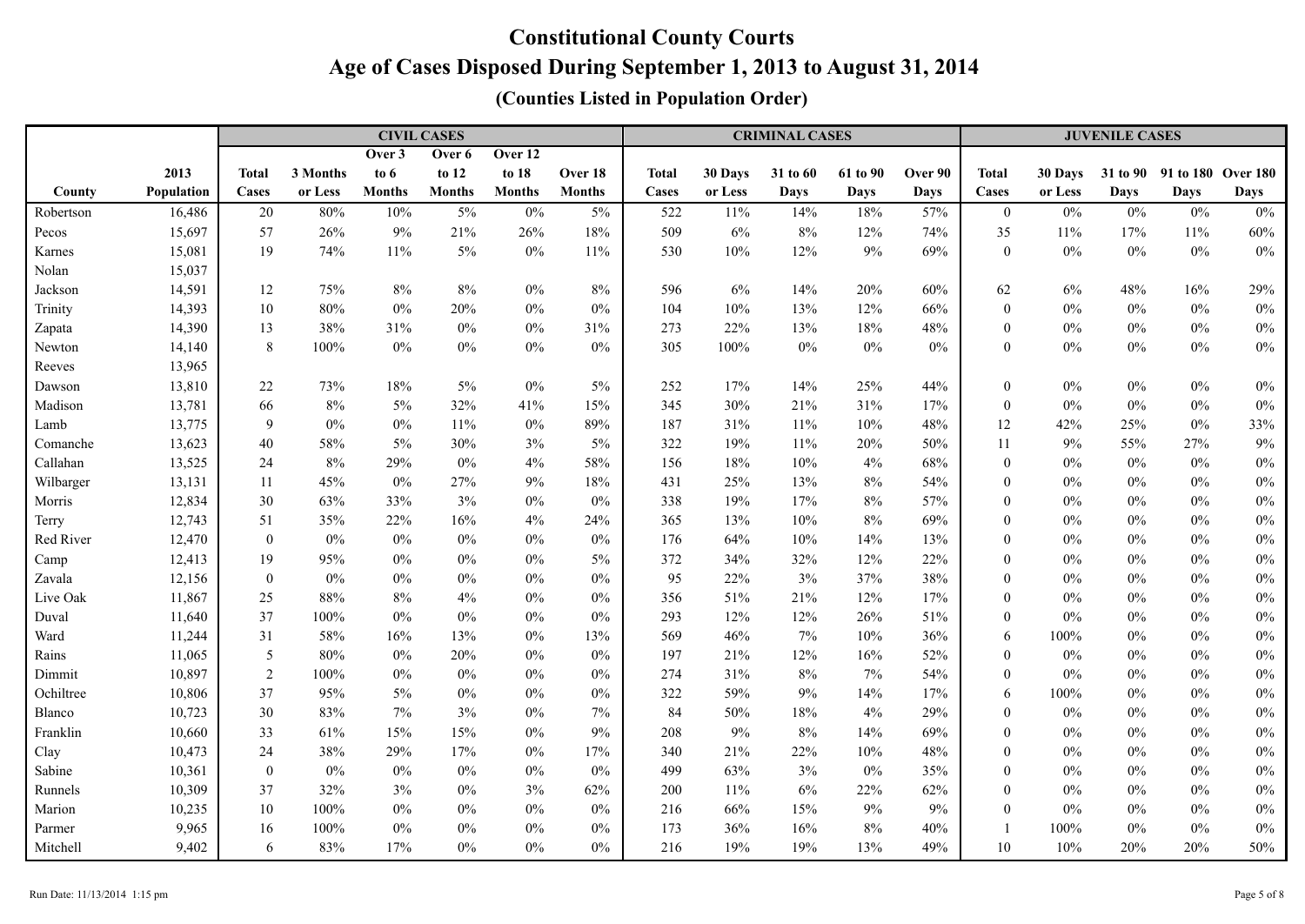|                 |            |                  |          |               | <b>CIVIL CASES</b> |               |               |                |         | <b>CRIMINAL CASES</b> |             |             | <b>JUVENILE CASES</b> |         |             |                             |             |  |
|-----------------|------------|------------------|----------|---------------|--------------------|---------------|---------------|----------------|---------|-----------------------|-------------|-------------|-----------------------|---------|-------------|-----------------------------|-------------|--|
|                 |            |                  |          | Over 3        | Over 6             | Over 12       |               |                |         |                       |             |             |                       |         |             |                             |             |  |
|                 | 2013       | <b>Total</b>     | 3 Months | to $6$        | to 12              | to 18         | Over 18       | <b>Total</b>   | 30 Days | 31 to 60              | 61 to 90    | Over 90     | Total                 | 30 Days |             | 31 to 90 91 to 180 Over 180 |             |  |
| County          | Population | Cases            | or Less  | <b>Months</b> | <b>Months</b>      | <b>Months</b> | <b>Months</b> | Cases          | or Less | <b>Days</b>           | <b>Days</b> | <b>Days</b> | Cases                 | or Less | <b>Days</b> | Days                        | <b>Days</b> |  |
| <b>Brewster</b> | 9,286      | 49               | 61%      | 14%           | 14%                | $0\%$         | 10%           | 173            | $5\%$   | 9%                    | 14%         | 72%         | $\boldsymbol{0}$      | $0\%$   | $0\%$       | 0%                          | $0\%$       |  |
| Stephens        | 9,247      |                  |          |               |                    |               |               |                |         |                       |             |             |                       |         |             |                             |             |  |
| Jack            | 8,957      | 8                | 88%      | $0\%$         | $0\%$              | $0\%$         | 13%           | 150            | 20%     | 13%                   | 12%         | 55%         | $\mathbf{0}$          | $0\%$   | $0\%$       | $0\%$                       | $0\%$       |  |
| San Augustine   | 8,769      | $\overline{0}$   | $0\%$    | $0\%$         | $0\%$              | $0\%$         | $0\%$         | 409            | 21%     | 3%                    | $0\%$       | 76%         | $\mathbf{0}$          | $0\%$   | $0\%$       | $0\%$                       | $0\%$       |  |
| Archer          | 8,681      | 10               | 90%      | $0\%$         | $0\%$              | $0\%$         | 10%           | 283            | 32%     | 7%                    | $3\%$       | 58%         | $\mathbf{0}$          | $0\%$   | $0\%$       | $0\%$                       | $0\%$       |  |
| Somervell       | 8,658      | 34               | 97%      | $0\%$         | 3%                 | $0\%$         | $0\%$         | 253            | 80%     | 11%                   | $4\%$       | 4%          | 14                    | 29%     | 14%         | 50%                         | 7%          |  |
| Coleman         | 8,543      | $22\,$           | 95%      | $0\%$         | $0\%$              | $0\%$         | 5%            | 118            | 53%     | 16%                   | $11\%$      | 20%         |                       | $0\%$   | $0\%$       | 100%                        | $0\%$       |  |
| McCulloch       | 8,330      | $\mathfrak{Z}$   | 100%     | $0\%$         | $0\%$              | $0\%$         | $0\%$         | 135            | 20%     | 24%                   | 14%         | 41%         | $\boldsymbol{0}$      | $0\%$   | $0\%$       | $0\%$                       | $0\%$       |  |
| Hamilton        | 8,310      | 13               | 92%      | $0\%$         | $0\%$              | $8\%$         | $0\%$         | 116            | 34%     | 20%                   | 23%         | 22%         | 8                     | 13%     | 13%         | $0\%$                       | 75%         |  |
| Yoakum          | 8,184      | 13               | 69%      | $8\%$         | 15%                | $0\%$         | 8%            | 108            | 16%     | 12%                   | 12%         | 60%         | $\sqrt{2}$            | $0\%$   | $0\%$       | 100%                        | $0\%$       |  |
| Castro          | 8,030      | 6                | 17%      | 33%           | $0\%$              | $0\%$         | 50%           | 184            | 51%     | 6%                    | $8\%$       | 36%         | 13                    | 23%     | 77%         | $0\%$                       | $0\%$       |  |
| Swisher         | 7,763      | $\mathfrak{Z}$   | 100%     | 0%            | $0\%$              | $0\%$         | 0%            | 57             | 9%      | 7%                    | $7\%$       | 77%         | $\sqrt{2}$            | 100%    | $0\%$       | 0%                          | $0\%$       |  |
| Winkler         | 7,606      | 23               | 13%      | 17%           | 17%                | 26%           | 26%           | 260            | 19%     | 13%                   | 13%         | 56%         | 6                     | 67%     | 17%         | 17%                         | $0\%$       |  |
| Goliad          | 7,465      | $\mathbf{1}$     | $0\%$    | $0\%$         | $0\%$              | 100%          | $0\%$         | 182            | 70%     | 18%                   | 3%          | 8%          | 9                     | $0\%$   | 67%         | 33%                         | $0\%$       |  |
| La Salle        | 7,369      | 26               | 96%      | 4%            | $0\%$              | $0\%$         | $0\%$         | 220            | 1%      | $0\%$                 | $2\%$       | 97%         | $\mathbf{0}$          | $0\%$   | $0\%$       | $0\%$                       | $0\%$       |  |
| Refugio         | 7,305      | 24               | 38%      | 4%            | $0\%$              | $0\%$         | 58%           | 374            | 9%      | $7\%$                 | 10%         | 75%         |                       | $0\%$   | $0\%$       | 100%                        | $0\%$       |  |
| <b>Brooks</b>   | 7,237      | 6                | 67%      | 17%           | 17%                | $0\%$         | $0\%$         | 110            | 4%      | 4%                    | $5\%$       | 87%         | $\mathbf{0}$          | $0\%$   | $0\%$       | $0\%$                       | $0\%$       |  |
| Presidio        | 7,201      | $\mathbf{0}$     | $0\%$    | $0\%$         | $0\%$              | $0\%$         | $0\%$         | $\overline{7}$ | 14%     | 14%                   | $0\%$       | 71%         | $\theta$              | $0\%$   | 0%          | $0\%$                       | $0\%$       |  |
| Bailey          | 7,114      | 10               | 80%      | 10%           | $0\%$              | $0\%$         | 10%           | 126            | 33%     | 21%                   | 20%         | 26%         | $\overline{4}$        | 50%     | 50%         | $0\%$                       | $0\%$       |  |
| Childress       | 7,095      | $\mathbf{1}$     | 100%     | $0\%$         | $0\%$              | $0\%$         | $0\%$         | 330            | 50%     | 8%                    | 10%         | 32%         | $\mathbf{0}$          | $0\%$   | $0\%$       | $0\%$                       | $0\%$       |  |
| Dallam          | 7,057      | 13               | 100%     | $0\%$         | $0\%$              | $0\%$         | $0\%$         | 82             | 45%     | 10%                   | 4%          | 41%         | $\boldsymbol{0}$      | $0\%$   | $0\%$       | $0\%$                       | 0%          |  |
| Garza           | 6,317      | 21               | 52%      | $0\%$         | $5\%$              | $10\%$        | 33%           | 178            | 25%     | 16%                   | 17%         | 42%         | 8                     | 63%     | 13%         | 13%                         | 13%         |  |
| Floyd           | 6,230      | $\boldsymbol{7}$ | 57%      | $0\%$         | 14%                | 14%           | 14%           | 76             | 33%     | $8\%$                 | 16%         | 43%         | 10                    | 60%     | 10%         | $0\%$                       | 30%         |  |
| Hartley         | 6,100      | $\overline{4}$   | 75%      | $0\%$         | $0\%$              | 25%           | $0\%$         | $72\,$         | 21%     | 17%                   | 25%         | 38%         | $\boldsymbol{0}$      | $0\%$   | $0\%$       | $0\%$                       | $0\%$       |  |
| San Saba        | 6,012      | $\overline{4}$   | 100%     | $0\%$         | $0\%$              | $0\%$         | $0\%$         | 90             | 39%     | 18%                   | $8\%$       | 36%         | $\mathbf{0}$          | 0%      | $0\%$       | $0\%$                       | $0\%$       |  |
| Carson          | 6,010      | 7                | 100%     | $0\%$         | $0\%$              | $0\%$         | 0%            | 50             | 38%     | 14%                   | $2\%$       | 46%         | $\sqrt{2}$            | 100%    | $0\%$       | $0\%$                       | $0\%$       |  |
| Crosby          | 5,991      | $\overline{c}$   | 100%     | $0\%$         | $0\%$              | $0\%$         | 0%            | 66             | 30%     | 12%                   | $8\%$       | 50%         | $\mathbf{0}$          | $0\%$   | $0\%$       | $0\%$                       | $0\%$       |  |
| Haskell         | 5,875      | -1               | 100%     | $0\%$         | $0\%$              | $0\%$         | 0%            | 106            | 16%     | 12%                   | $8\%$       | 63%         | $\theta$              | $0\%$   | $0\%$       | $0\%$                       | $0\%$       |  |
| Wheeler         | 5,751      | 6                | 83%      | 17%           | $0\%$              | $0\%$         | $0\%$         | 326            | 6%      | 5%                    | 27%         | 62%         | $\theta$              | $0\%$   | 0%          | $0\%$                       | $0\%$       |  |
| Lynn            | 5,723      | 11               | 27%      | $0\%$         | 55%                | 18%           | $0\%$         | 29             | 45%     | 52%                   | 3%          | $0\%$       | $\mathbf{0}$          | $0\%$   | 0%          | $0\%$                       | $0\%$       |  |
| Hansford        | 5,555      | $\overline{7}$   | 100%     | $0\%$         | $0\%$              | $0\%$         | $0\%$         | 84             | 51%     | 29%                   | 13%         | 7%          | $\mathbf{0}$          | $0\%$   | $0\%$       | $0\%$                       | $0\%$       |  |
| Martin          | 5,312      | $\boldsymbol{0}$ | $0\%$    | $0\%$         | $0\%$              | $0\%$         | $0\%$         | 214            | 9%      | 8%                    | 4%          | 79%         |                       | 100%    | $0\%$       | $0\%$                       | $0\%$       |  |
| Jim Hogg        | 5,245      | -1               | $0\%$    | $0\%$         | $0\%$              | 100%          | $0\%$         | 115            | 20%     | 9%                    | 5%          | 66%         | $\theta$              | $0\%$   | 0%          | $0\%$                       | $0\%$       |  |
| Delta           | 5,238      | 18               | 83%      | 11%           | $6\%$              | $0\%$         | $0\%$         | 110            | 46%     | 9%                    | $9\%$       | 35%         | $\boldsymbol{0}$      | $0\%$   | $0\%$       | $0\%$                       | $0\%$       |  |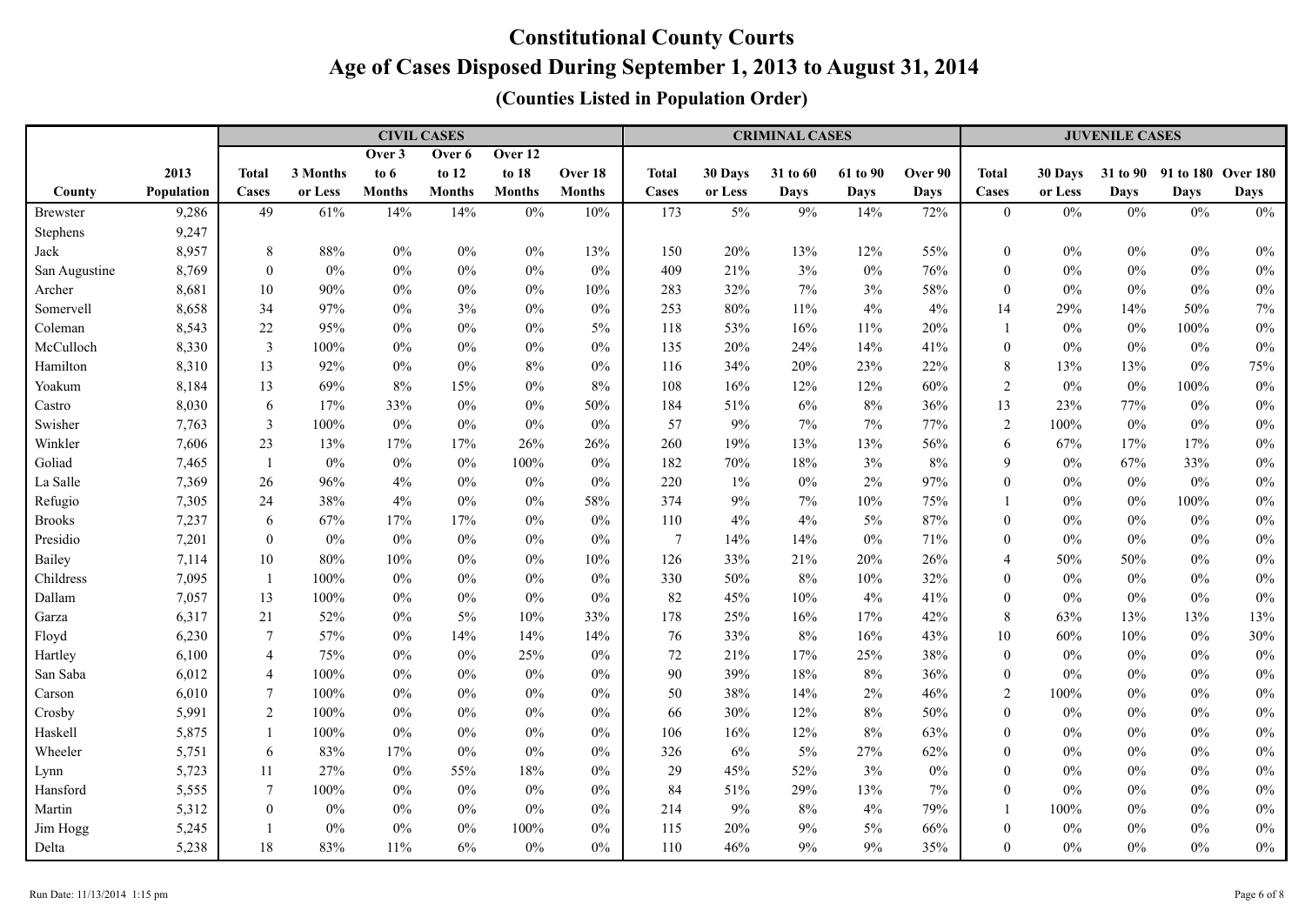|               |            |                  |          |               | <b>CIVIL CASES</b> |               |               | <b>CRIMINAL CASES</b> |         |             |             |             |                  | <b>JUVENILE CASES</b> |       |                             |             |  |  |
|---------------|------------|------------------|----------|---------------|--------------------|---------------|---------------|-----------------------|---------|-------------|-------------|-------------|------------------|-----------------------|-------|-----------------------------|-------------|--|--|
|               |            |                  |          | Over 3        | Over 6             | Over 12       |               |                       |         |             |             |             |                  |                       |       |                             |             |  |  |
|               | 2013       | <b>Total</b>     | 3 Months | to $6$        | to 12              | to 18         | Over 18       | <b>Total</b>          | 30 Days | 31 to 60    | 61 to 90    | Over 90     | Total            | 30 Days               |       | 31 to 90 91 to 180 Over 180 |             |  |  |
| County        | Population | Cases            | or Less  | <b>Months</b> | <b>Months</b>      | <b>Months</b> | <b>Months</b> | Cases                 | or Less | <b>Days</b> | <b>Days</b> | <b>Days</b> | Cases            | or Less               | Days  | <b>Days</b>                 | <b>Days</b> |  |  |
| Mills         | 4,907      | $\boldsymbol{0}$ | 0%       | $0\%$         | $0\%$              | $0\%$         | $0\%$         | 155                   | 19%     | 15%         | 30%         | 36%         |                  | 100%                  | $0\%$ | $0\%$                       | $0\%$       |  |  |
| Crane         | 4,773      | 3                | 100%     | $0\%$         | $0\%$              | $0\%$         | $0\%$         | 74                    | 19%     | 23%         | 14%         | 45%         |                  | $0\%$                 | $0\%$ | $100\%$                     | $0\%$       |  |  |
| Kimble        | 4,481      | $\overline{4}$   | 75%      | $0\%$         | $0\%$              | $0\%$         | 25%           | 149                   | 49%     | 13%         | $6\%$       | 32%         | $\mathbf{0}$     | $0\%$                 | $0\%$ | $0\%$                       | $0\%$       |  |  |
| Hemphill      | 4,158      | 15               | 100%     | $0\%$         | $0\%$              | $0\%$         | $0\%$         | 86                    | 19%     | 12%         | 35%         | 35%         | $\mathbf{0}$     | $0\%$                 | $0\%$ | $0\%$                       | $0\%$       |  |  |
| Mason         | 4,128      | 6                | 83%      | $0\%$         | $0\%$              | $0\%$         | 17%           | 51                    | 16%     | 14%         | $4\%$       | 67%         | $\theta$         | $0\%$                 | $0\%$ | $0\%$                       | $0\%$       |  |  |
| Concho        | 4,043      | 10               | 20%      | 10%           | 20%                | $0\%$         | 50%           | 103                   | 11%     | 14%         | $9\%$       | 67%         | $\mathbf{0}$     | $0\%$                 | $0\%$ | $0\%$                       | $0\%$       |  |  |
| Hardeman      | 4,016      | $\overline{2}$   | 50%      | $0\%$         | $0\%$              | $0\%$         | 50%           | 154                   | 21%     | 12%         | $7\%$       | 60%         | $\mathbf{0}$     | $0\%$                 | $0\%$ | $0\%$                       | $0\%$       |  |  |
| Sutton        | 4,006      | 38               | 37%      | 24%           | 11%                | $0\%$         | 29%           | 216                   | 8%      | 10%         | 12%         | 70%         | $\theta$         | $0\%$                 | $0\%$ | $0\%$                       | $0\%$       |  |  |
| Fisher        | 3,856      | $\boldsymbol{0}$ | $0\%$    | 0%            | $0\%$              | $0\%$         | $0\%$         | 52                    | 19%     | $0\%$       | $2\%$       | 79%         | $\mathbf{0}$     | $0\%$                 | $0\%$ | 0%                          | $0\%$       |  |  |
| Crockett      | 3,807      | 13               | 92%      | 0%            | 8%                 | $0\%$         | $0\%$         | 276                   | 16%     | 14%         | 24%         | 46%         | $\mathbf{0}$     | $0\%$                 | $0\%$ | 0%                          | $0\%$       |  |  |
| Knox          | 3,767      | $\mathbf{1}$     | 100%     | 0%            | $0\%$              | $0\%$         | $0\%$         | 41                    | $0\%$   | 10%         | 27%         | 63%         | $\mathbf{0}$     | $0\%$                 | $0\%$ | 0%                          | $0\%$       |  |  |
| Baylor        | 3,614      | $\boldsymbol{0}$ | $0\%$    | $0\%$         | $0\%$              | $0\%$         | $0\%$         | 68                    | 35%     | 9%          | 16%         | 40%         | $\mathbf{0}$     | $0\%$                 | $0\%$ | $0\%$                       | $0\%$       |  |  |
| Reagan        | 3,601      | $8\,$            | 75%      | $0\%$         | 25%                | $0\%$         | $0\%$         | 207                   | 32%     | 17%         | $11\%$      | 40%         | $\Omega$         | $0\%$                 | $0\%$ | $0\%$                       | $0\%$       |  |  |
| Kinney        | 3,586      | $\boldsymbol{2}$ | 50%      | 50%           | $0\%$              | $0\%$         | $0\%$         | 182                   | 9%      | 12%         | 7%          | 71%         | $\theta$         | $0\%$                 | $0\%$ | $0\%$                       | $0\%$       |  |  |
| Donley        | 3,522      | $\overline{2}$   | 100%     | $0\%$         | $0\%$              | $0\%$         | $0\%$         | 47                    | 19%     | 4%          | 11%         | 66%         | $\theta$         | $0\%$                 | $0\%$ | $0\%$                       | $0\%$       |  |  |
| Lipscomb      | 3,485      | 2                | 100%     | $0\%$         | $0\%$              | $0\%$         | 0%            | 14                    | 50%     | 29%         | 14%         | 7%          | $\mathbf{0}$     | $0\%$                 | $0\%$ | $0\%$                       | $0\%$       |  |  |
| Shackelford   | 3,375      |                  |          |               |                    |               |               | $\mathbf{0}$          | $0\%$   | $0\%$       | $0\%$       | $0\%$       | $\overline{4}$   | 50%                   | $0\%$ | 0%                          | 50%         |  |  |
| Upton         | 3,372      | $\overline{1}$   | 100%     | $0\%$         | $0\%$              | $0\%$         | $0\%$         | 113                   | 14%     | 19%         | 16%         | 50%         | 2                | $0\%$                 | $0\%$ | 50%                         | 50%         |  |  |
| Real          | 3,350      | 14               | 21%      | $0\%$         | $0\%$              | $0\%$         | 79%           | 77                    | 21%     | 25%         | 16%         | 39%         | $\mathbf{0}$     | $0\%$                 | $0\%$ | 0%                          | $0\%$       |  |  |
| Hudspeth      | 3,318      | $\mathbf{1}$     | $0\%$    | 100%          | $0\%$              | $0\%$         | $0\%$         | 93                    | 9%      | 2%          | $5\%$       | 84%         | $\mathbf{0}$     | $0\%$                 | $0\%$ | $0\%$                       | $0\%$       |  |  |
| Hall          | 3,239      | 2                | 100%     | $0\%$         | 0%                 | $0\%$         | $0\%$         | 42                    | 24%     | 7%          | 21%         | 48%         | $\theta$         | 0%                    | $0\%$ | $0\%$                       | $0\%$       |  |  |
| Coke          | 3,210      | $\overline{2}$   | 100%     | $0\%$         | $0\%$              | $0\%$         | $0\%$         | 23                    | 26%     | 30%         | 22%         | 22%         | $\theta$         | $0\%$                 | $0\%$ | $0\%$                       | $0\%$       |  |  |
| Schleicher    | 3,206      | 4                | 100%     | $0\%$         | $0\%$              | $0\%$         | $0\%$         | 107                   | 48%     | 4%          | 4%          | 45%         | $\mathbf{0}$     | $0\%$                 | $0\%$ | $0\%$                       | $0\%$       |  |  |
| Collingsworth | 3,099      | $\boldsymbol{0}$ | $0\%$    | $0\%$         | $0\%$              | $0\%$         | $0\%$         | 30                    | 67%     | 7%          | 17%         | 10%         | $\mathbf{0}$     | $0\%$                 | $0\%$ | $0\%$                       | $0\%$       |  |  |
| Sherman       | 3,093      | $\overline{4}$   | 50%      | $0\%$         | 25%                | $0\%$         | 25%           | 30                    | 7%      | 23%         | 13%         | 57%         | $\mathbf{0}$     | $0\%$                 | $0\%$ | $0\%$                       | $0\%$       |  |  |
| Cochran       | 3,016      | -1               | 100%     | $0\%$         | $0\%$              | $0\%$         | $0\%$         | $7\phantom{.0}$       | 43%     | $0\%$       | $0\%$       | 57%         | 5                | 100%                  | $0\%$ | $0\%$                       | $0\%$       |  |  |
| Dickens       | 2,291      | $\overline{2}$   | 100%     | $0\%$         | $0\%$              | $0\%$         | $0\%$         | 11                    | $0\%$   | 9%          | 36%         | 55%         | $\boldsymbol{0}$ | $0\%$                 | $0\%$ | $0\%$                       | $0\%$       |  |  |
| Culberson     | 2,277      | 13               | 23%      | 15%           | $8\%$              | 15%           | 38%           | 63                    | 17%     | 10%         | $5\%$       | 68%         | $\boldsymbol{0}$ | $0\%$                 | $0\%$ | $0\%$                       | $0\%$       |  |  |
| Jeff Davis    | 2,253      | $\sqrt{2}$       | 0%       | $0\%$         | $0\%$              | $0\%$         | $100\%$       | 9                     | $0\%$   | 11%         | $0\%$       | 89%         | $\theta$         | $0\%$                 | $0\%$ | $0\%$                       | $0\%$       |  |  |
| Menard        | 2,148      | $\overline{4}$   | 100%     | $0\%$         | $0\%$              | $0\%$         | $0\%$         | 167                   | 40%     | 19%         | 10%         | 31%         | $\theta$         | $0\%$                 | $0\%$ | $0\%$                       | $0\%$       |  |  |
| Oldham        | 2,102      | $\overline{4}$   | 50%      | $0\%$         | 50%                | $0\%$         | 0%            | 84                    | 54%     | 5%          | 11%         | 31%         | $\theta$         | $0\%$                 | $0\%$ | 0%                          | $0\%$       |  |  |
| Armstrong     | 1,949      | $\mathbf{0}$     | $0\%$    | 0%            | $0\%$              | $0\%$         | $0\%$         | 72                    | 7%      | 29%         | 28%         | 36%         | $\theta$         | $0\%$                 | $0\%$ | $0\%$                       | $0\%$       |  |  |
| Edwards       | 1,884      | 2                | 50%      | 0%            | $0\%$              | $0\%$         | 50%           | 44                    | 39%     | 16%         | $2\%$       | 43%         | $\Omega$         | $0\%$                 | $0\%$ | 0%                          | $0\%$       |  |  |
| Irion         | 1,612      | 3                | 100%     | 0%            | $0\%$              | $0\%$         | $0\%$         | 59                    | 15%     | 47%         | 27%         | 10%         | $\theta$         | $0\%$                 | $0\%$ | $0\%$                       | $0\%$       |  |  |